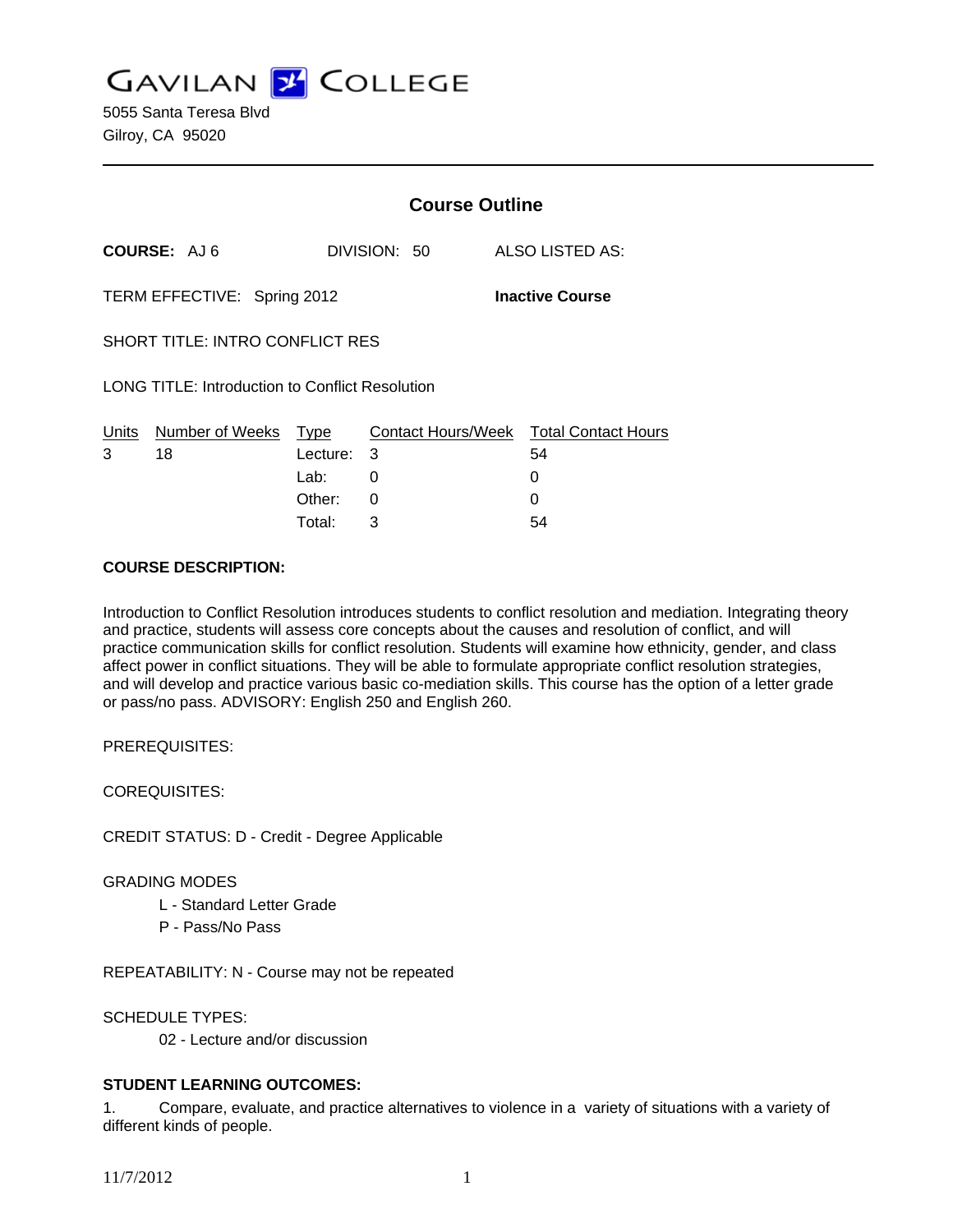Measure: written and field work, tests PLO: 2,3, 4 ILO: 1,2,4,6 GE-LO: E1 E2 F1

2. Identify various communication styles that exacerbate or resolve conflict.

Measure: written and field work, in-class role plays, tests PLO: 3, 4 ILO: 1, 4, 6 GE-LO: A1 D2 E1 E2 F1

3. Identify, summarize, and address core issues for various stakeholders in real-life conflict situations.

Measure: written and field work, in-class role plays, tests PLO: 1,3,4 ILO: 1, 2 GE-LO: A1 E1 E2 E3

4. Explain the history of nonviolence and the theory of its most famous and successful practitioners

Measure: written and field work, in-class role plays, tests PLO: 2, 3 ILO: 2, 7 GE-LO: D1 E1 E2 F1

5. Appraise the impact of various cultural differences upon the definition, recognition, management, and resolution of conflicts

Measure: written and field work, in-class role plays, tests PLO: 2,4 ILO: 1, 4, 6 GE-LO: C3 C7 E1 E2 F1 F2

6. Evaluate advantages and disadvantages of various means of conflict resolution in differing scenarios, developing a personal

Measure: written and field work, in-class role plays, tests PLO: 3, 4 ILO: 2, 7 GE-LO: E1 E2 F1

# **CONTENT, STUDENT PERFORMANCE OBJECTIVES, OUT-OF-CLASS ASSIGNMENTS**

Inactive Course: 04/25/2011 CONTENT: PERFORMANCE OBJECTIVES:

11/7/2012 2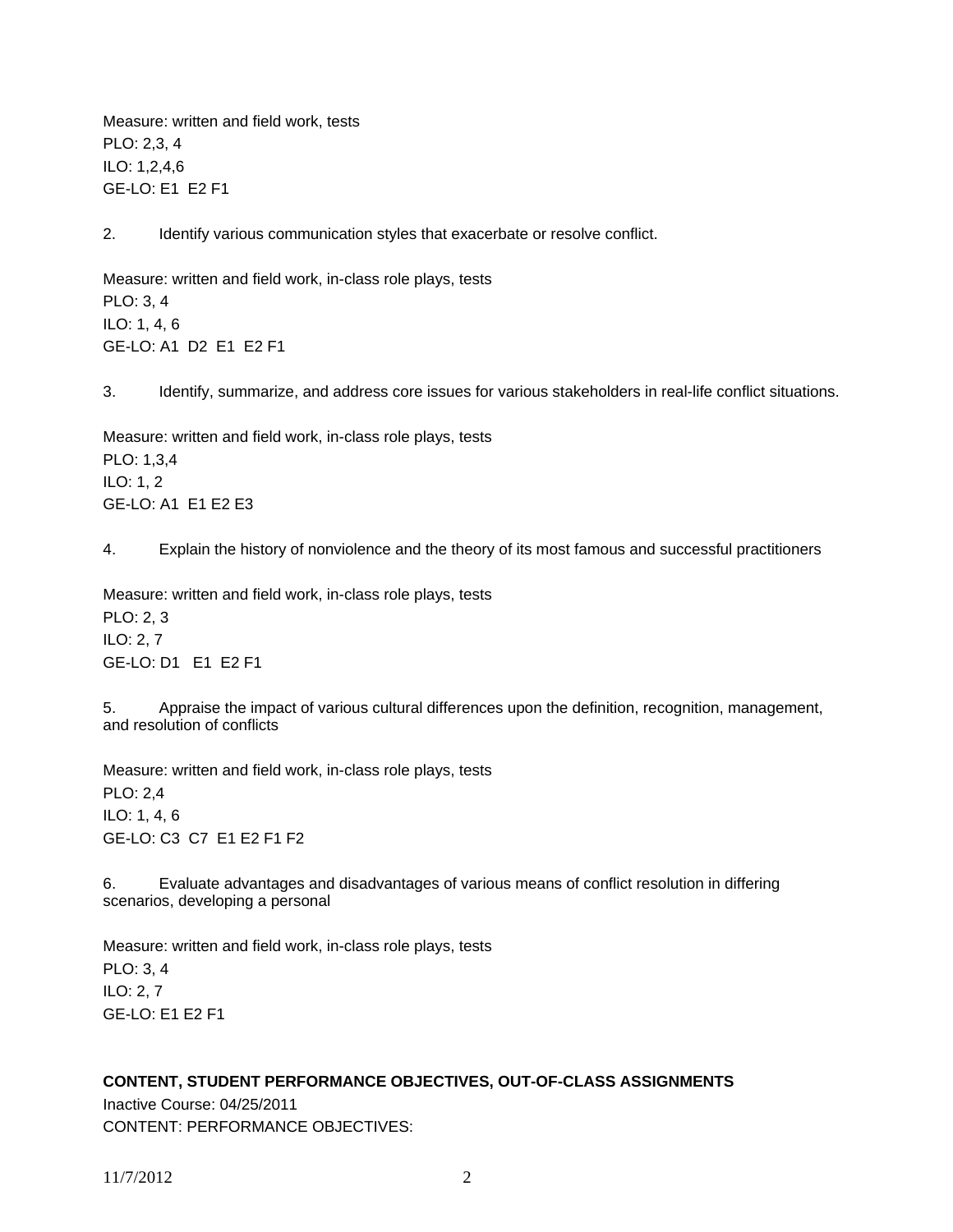# 3 hours

Overview of requirements, grading, goals and objectives; teacher and student introductions;

applicability of conflict resolution and mediation skills to everyday life and to various major areas; brief introduction of the question; are we doomed to fight? Discussion on costs of conflict. Application of conflict theory to a conflict in student's own life.

ASSIGNMENTS: Writing assignment to introduce student and discuss student's experience with conflict and peacemaking; online skills assessment to test aptitude for mediation work; two chapters in textbook with written reflections.

### 6 hours

PERFORMANCE OBJECTIVES: Identify and define key terms; identify

students' own styles of dealing with conflict, anger, and violence.

Discuss advantages and disadvantages to various styles; discuss larger

social implications of various styles. Identify and list ways in which

violence is present in our lives and nations. Discuss costs of conflict at personal, national, international

levels. What are advantages and disadvantages to fighting? What are advantages

and disadvantages to non-violent resolution of conflict? What happens when fighting fails to

resolve problems? What happens when nonviolence fails? Explain

motivation theory as it relates to the resolution of conflict; apply in

hypothetical scenarios. Learn to recognize conflict in early stages in

by behaviors, language, communication styles. Identify underlying needs

and goals in various conflicts: Explain use of non-violence by Thoreau,

Gandhi, abolitionists, suffragists, and Chavez. Practice seeing

opposing points of view and identifying underlying concerns and needs

of different stake holders. Formulate various validations in given

conflict scenarios, and rate their effectiveness. Evaluate conflicts

in which various points of view are and are not validated; distinguish

the responses of Thoreau, Gandhi, Chavez, and the social movements

above. Explain the importance of underlying needs, goals, and emotions.

Apply knowledge to examples in human history, personal life, and social relations..

ASSIGNMENTS: online readings, textbook readings and journal responses to readings. Practice of Gandhi's principles in students' lives, and journal reports on how that went.

# 12 hours

PERFORMANCE OBJECTIVES Identify key skills for conflict resolution.

Learn and practice I messages, active listening, boundaries, and confidentiality. Identify and evaluate examples of successful and unsuccessful anger management in real life. Discuss the

value and applicability of these skills to human history and social relations. Begin Service Learning placement. . Explain and demonstrate the

concept of establishing safety; practice establishing a climate of

safety and trust. Define how neutrality looks and feels. Explain how to

establish neutrality. Practice establishing and maintaining neutrality

in class scenarios. Appraise how successfully neutrality is maintained

in scenarios given in class. Assess the impact of maintaining

neutrality and not maintaining neutrality. Define neutrality as it

would be practiced in a number of personal, social, and political scenarios.

ASSIGNMENTS: Text book readings, journal responses, begin Service at Service Learning site, use of online forum to record what happened, how skills and class content were applied or could have been applied, and what student might do differently in future.

6 hours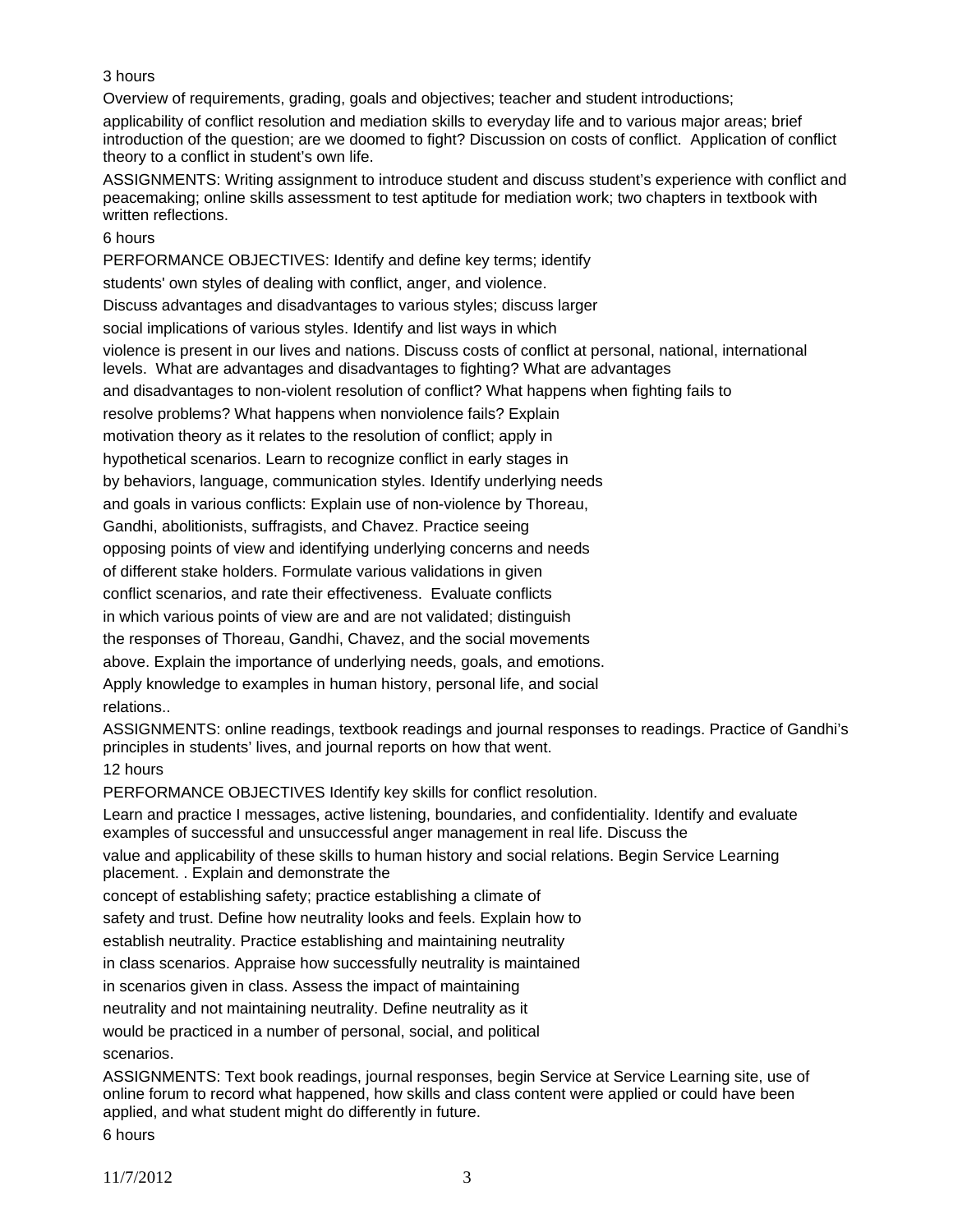PERFORMANCE OBJECTIVES: Demonstrate an understanding of general principles of conflict resolution and dispute mediation; demonstrate more specific understanding of HALT; construct situations in which two points of view are easily acknowledged and less easily acknowledged; experiment with seeing multiple points of view in various conflict scenarios. Contrast information and third party conflict resolution. Practice recognizing and intervening in HALT situations when conflicts are unlikely to be resolved. Practice empathic vocabulary; work on formulating questions and responses that show empathy. Practice and evaluate summarization and clarification skills that use reframing and neutrality. Learn to choose solutions that emphasize common ground

ASSIGNMENTS: Text book readings, journal responses, continue Service at Service Learning site, record what happened, how skills and class content were applied or could have been applied, and what student might do differently in future.

#### 3 hours

PERFORMANCE OBJECTIVES: Students will define and give examples of structural violence on the local, national, and international levels, and in their own lives. Students will examine power dynamics that impoverish and disadvantage some social groups and individuals, and privilege and benefit others. Students will identify Power Up and Power Down communications styles and suggest ways to reestablish neutrality given a power differential. Students will evaluation how age, ethnicity, gender, ability, sexual orientation, and other factors affect conflict and mediation scenarios, and suggest means to overcome power imbalances in mediation situations and in society.

ASSIGNMENTS: Text book readings, journal responses, continue Service at Service Learning site, record what happened, how skills and class content were applied or could have been applied, and what student might do differently in future.

### 3 hours

PERFORMANCE OBJECTIVES: Differentiate co-mediation from other formal

and information mediation and conflict resolution models; judge

strengths of weaknesses of various approaches in various situations.

Propose situations that are appropriate and not appropriate for co-

mediation. View and analyze a model mediation, with special attention to the

use of skills taught in class. Identify and explain each phase of the co-mediation model;

develop justifications for each part. Practice recognizing and stating

core issues in conflicts we discuss in class.

ASSIGNMENTS: Text book readings, journal responses, continue Service at Service Learning site, record what happened, how skills and class content were applied or could have been applied, and what student might do differently in future.

### 12 hours

PERFORMANCE OBJECTIVES: Students will roleplay mediators and conflicting parties in a variety of situations, experimenting with their skills in each phase of mediation, analyzing

various approaches used by co-mediators for its appropriateness to that phase. They will compare results from different approaches. They will interpret use of language and body language in the mediation process. Students will describe and compare stakeholders. Students will experiment with ways to elicit parties' trust and frankness, and will learn how to recognize when to move a mediation from one phase to the next smoothly. They will learn how to brainstorm with reality-checking as the last step. They will practice evaluating solutions until they can quickly identify solutions that are mutual, doable, and durable.

They will apply brainstorming skills to a national or international political issue and demonstrate how personal skills might be used at a national or an international level.

ASSIGNMENTS: Text book readings, journal responses, continue Service at Service Learning site, record what happened, how skills and class content were applied or could have been applied, and what student might do differently in future.

6 hours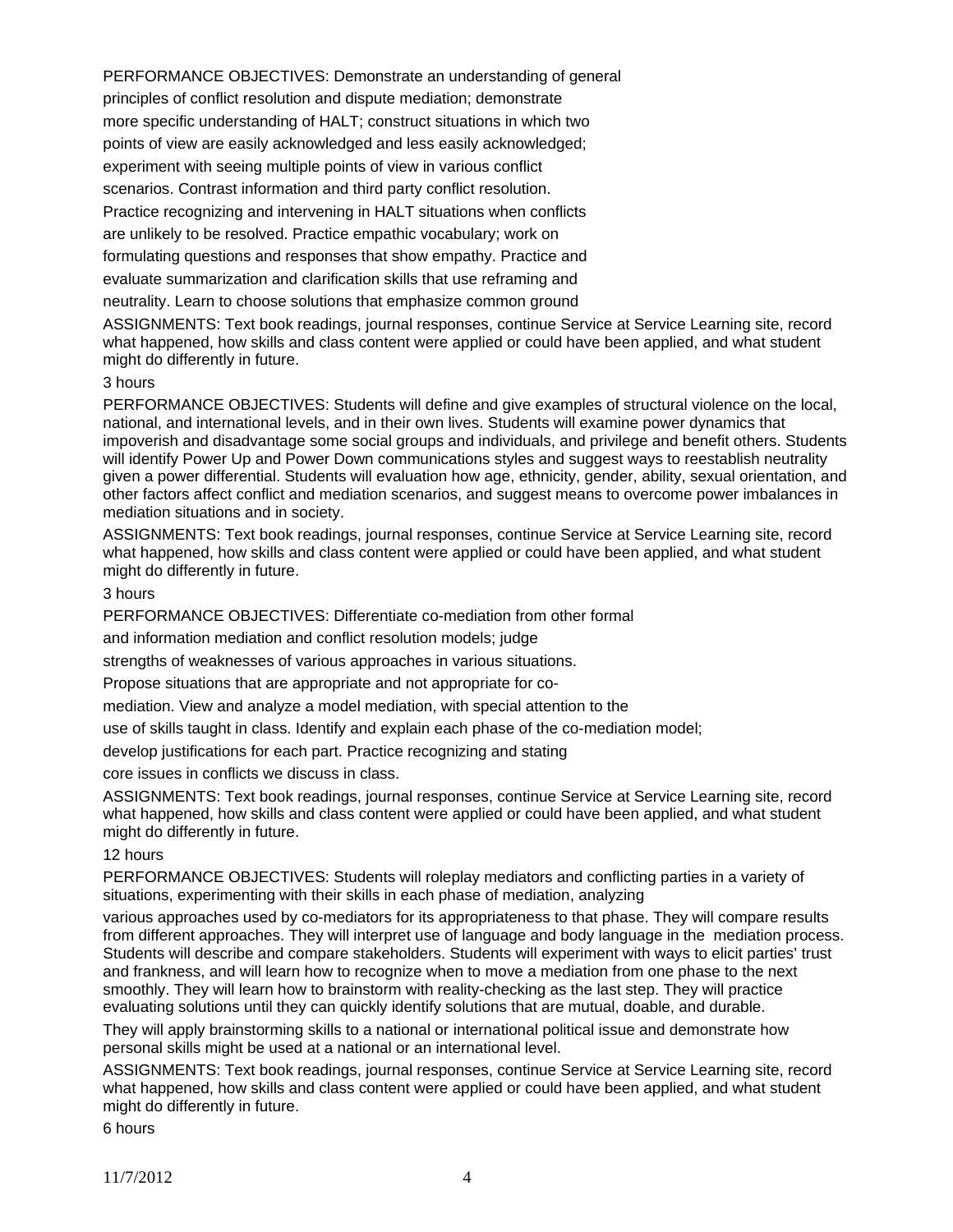Students will each participate in at least three unassisted two-person mediations, advancing through all three stages and reaching resolution that is mutually agreeable to conflicting parties. Students will evaluate the mediation skills used in each mediation, and problem-solve together when mediator panels get stuck. Students will assess what makes mediation work more or less smoothly. Students will learn to write up mediation agreements to parties' satisfaction. Students will evaluate the impact of conflict resolution skills upon their own self esteem, sense of agency,

and future plans. They will evaluate the impact of Service Learning on themselves, their agency clients, and agencies themselves. Students will evaluate their Service Learning experiences and suggest improvements for the Service Agency. Practice oral responses to conflictive behavior for final exam.

ASSIGNMENT: Final written assessment of service learning projects.

2 hours

Final exam.

# **METHODS OF INSTRUCTION:**

Reflection papers; service learning project paper and presentation; final exam; role-plays and exercises. Lecture with overhead projector; film/video, class discussion, small group collaborative projects, guest speakers when appropriate and available, panel presentations, research on WWW and in library.

### **METHODS OF EVALUATION:**

CATEGORY 1 - The types of writing assignments required: Percent range of total grade: 30 % to 40 % Written Homework Essay Exams CATEGORY 2 -The problem-solving assignments required: Percent range of total grade: 30 % to 60 Field Work Lab Reports **Quizzes** 

CATEGORY 3 -The types of skill demonstrations required: Percent range of total grade: 20 % to 30 % Class Performance/s Field Work CATEGORY 4 - The types of objective examinations used in the course: Percent range of total grade: 0 % to 0 %

# **REPRESENTATIVE TEXTBOOKS:**

Levine, Getting to Resolution, 2010, or other appropriate college level text. Reading level of text: college Grade: 13 Verified by: LHalper Other textbooks or materials to be purchased by the student: notebooks, online access essential

# **ARTICULATION and CERTIFICATE INFORMATION**

 Associate Degree: GAV D2, effective 200670 CSU GE: CSU D7, effective 200670 IGETC: